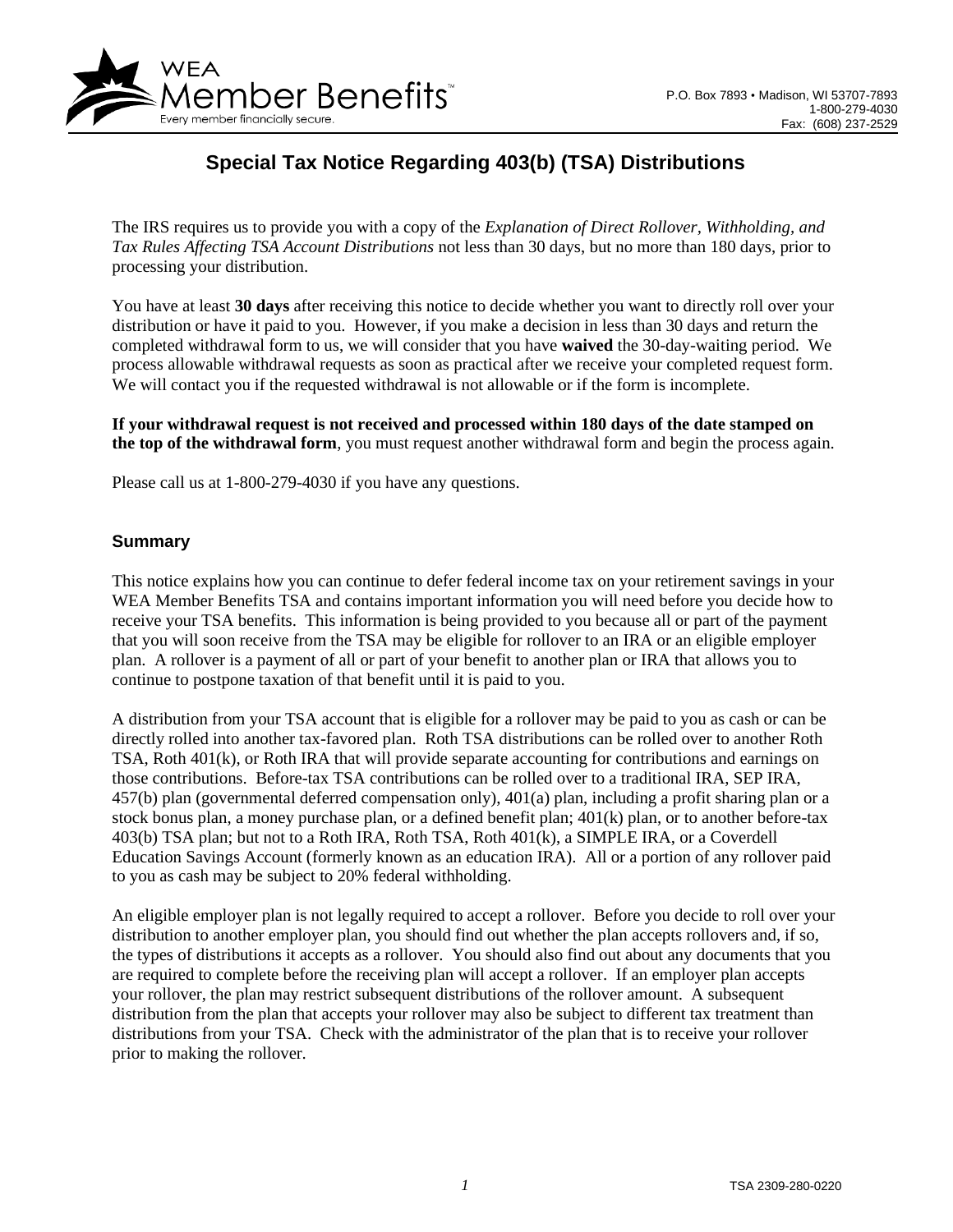## **BEFORE-TAX ELECTIVE OR NONELECTIVE**

## If you choose a **direct rollover of before-tax elective and/or non-elective account balances:**

- Your distribution will not be taxed in the current year, and no income tax will be withheld.
- Your distribution will be paid directly to your traditional IRA or, if you choose, to another employer's plan that accepts your rollover.
- Your funds will be taxed later when you take distributions from the traditional IRA or the employer's plan. Depending upon the type of plan, the later distribution may be subject to different tax treatment than it would be if you had received a taxable distribution from your TSA account. (Example: Traditional IRAs may be subject to early distribution penalties prior to age 59½ even when you have separated from service with your employer during or after the year you reach age 55.)

#### If you choose to have your distribution **paid to you as cash with the option** of a 60-day rollover:

- You will receive only 80% of the distribution because we are required to withhold 20% of the distribution and send it to the Internal Revenue Service (IRS) as income tax withholding to be credited against your taxes.
- Your distribution will be taxed in the current year unless you roll it over. If you receive the distribution before age 59½, you also may have to pay an additional 10% federal penalty and a 3.3% state of Wisconsin penalty.
- You can roll over all or part of the distribution to your traditional IRA or to another employer's plan that accepts your rollover within 60 days after you receive the distribution. The amount rolled over will not be taxed until you take it out of the traditional IRA or employer's plan.
- If you want to roll over 100% of the distribution to a traditional IRA or an employer's plan, you must find other money to replace the 20% that was withheld. If you roll over only the 80% that you received, you will be taxed on the 20% that was withheld and that is not rolled over.

## **ROTH TSA**

#### If you choose a **direct rollover** of Roth TSA account balances**:**

- Your distribution will not be taxed in the current year, and no income tax will be withheld. If your rollover is a qualified distribution, the entire amount is considered basis, which is the amount that is not subject to taxes. If your total or partial distribution is not qualified, we will report contributions and earnings proportionately to the recipient plan.
- Your distribution will be paid directly to your Roth IRA or to another Roth TSA or Roth 401(k) plan that accepts your rollover and agrees to separately account for the amount not includible in income.
- Your earnings may be taxed later if you take a nonqualified distribution from the recipient retirement plan.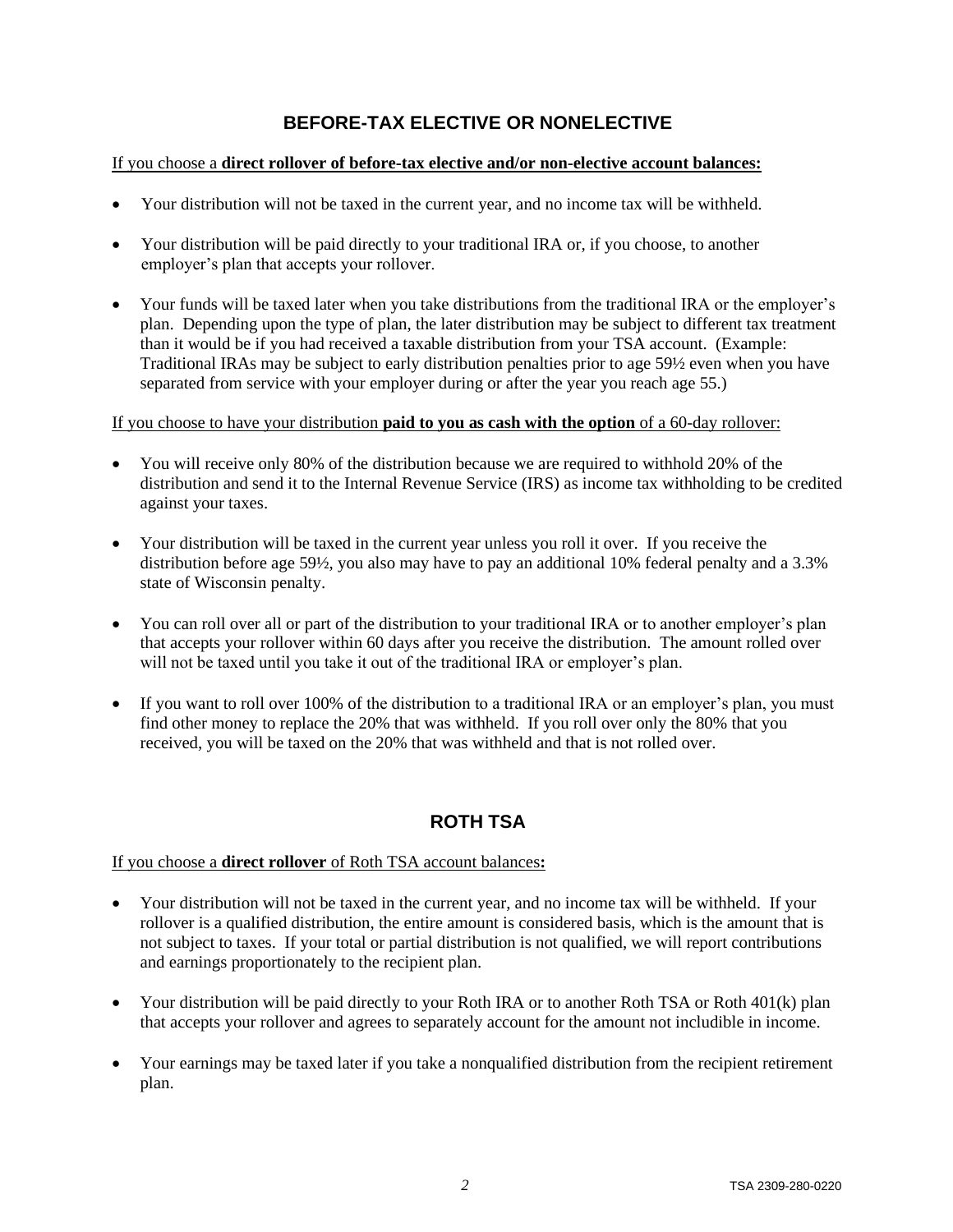- If rollover is to a Roth TSA or Roth  $401(k)$ , the new five-year taxable period becomes the earlier of the distributing plan or recipient plan.
- If rollover is to a Roth IRA, the new five-year taxable period takes on the recipient Roth IRA's qualifying period.

#### If you choose to have your **nonqualified** Roth distribution **paid to you as cash** with the option of a 60 day rollover:

- *To another Roth TSA or to a Roth 401(k):*
	- o Only taxable earnings can be rolled over. Distributions that include non-taxable contributions must be accomplished through a direct rollover.
	- o We are required to withhold 20% of the distributed earnings and send it to the IRS to be credited against your taxes.
	- $\circ$  You can roll over all or part of the taxable earnings to a Roth 401(k) or to another employer's Roth TSA plan that accepts your rollover within 60 days after you receive the distribution and that will provide separate accounting for contributions and earnings on those contributions. The amount rolled over may not be taxed unless you take it out of the recipient retirement plan as a nonqualified distribution.
	- o Unless you roll it over, the taxable amount of your distribution will be taxed in the current year, and you may have to pay an additional 10% federal and 3.3% state of Wisconsin penalty.
	- $\circ$  If you want to roll over 100% of the taxable earnings to another plan, you must find other money to replace the federal taxes that were withheld on the taxable earnings. If you roll over only a portion of taxable earnings that you received, you will be taxed on the amount of taxable earnings that was not rolled over.
	- o New five-year taxable period becomes that of the recipient plan.
- *To a Roth IRA:*
	- o All or part of your account can be rolled to a Roth IRA. If only a portion is rolled over, it is treated as consisting first of taxable income.
	- o We are required to withhold 20% on the distributed earnings and send it to the IRS to be credited against your taxes.
	- o If you want to roll over 100% of the distribution to a Roth IRA, you must find other money to replace the 20% that was withheld. If you roll over only the 80% that you received, you will be taxed on the 20% that was withheld and not rolled over.
	- o Unless you roll it over, the taxable amount of your distribution will be taxed in the current year, and you may have to pay an additional 10% federal and 3.3% state of Wisconsin penalty.
	- o New five-year period takes on the Roth IRA qualifying period.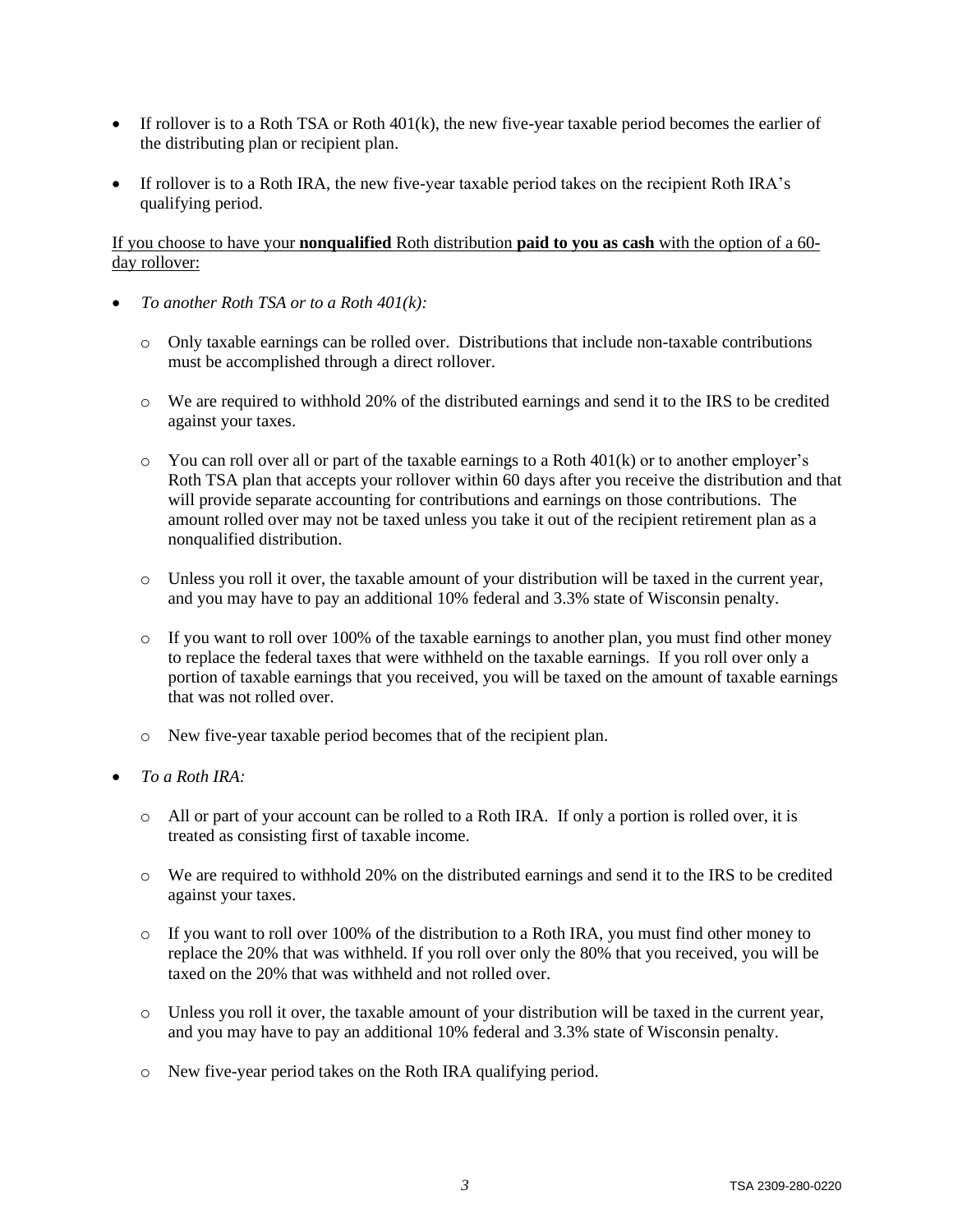If you choose to have your **qualified** distribution **paid to you as cash** with the option of a 60-day rollover:

- Qualified distributions are not taxable and will be recorded as basis by the recipient plan.
- If rolling to a Roth TSA or Roth 401(k), new five-year taxable period becomes the earlier of the distributing plan or recipient plan.
- If rolling to a Roth IRA, new five-year period takes on the Roth IRA qualifying period.

#### **More Information**

## **I. Distributions That Can and Cannot Be Rolled Over**

Distributions from your TSA account may be "eligible rollover distributions." This means that they can be rolled over to certain plans that accept rollovers as explained above. We can tell you what portion of your distribution is an eligible rollover distribution if you contact us prior to requesting or receiving a plan distribution. In addition to the previously defined restrictions, the following distributions *cannot* be rolled over:

*Distributions Spread Over Long Periods:* You cannot roll over a distribution if it is part of a series of equal (or almost equal) distributions that are made at least once a year and that will last for: (1) your lifetime (or your life expectancy), (2) your lifetime and your beneficiary's lifetime (or joint life expectancies), or (3) a period of ten years or more.

*Required Minimum Distributions***:** Beginning in the year you reach age 70½ (if you have retired), a certain portion of your distribution cannot be rolled over because it is a "required minimum distribution" (RMD) and must be paid to you. Roth TSA accounts can avoid RMDs by rolling their account to a Roth IRA.

*Hardship Withdrawals***:** You cannot roll over a hardship withdrawal. The IRS standard of "hardship" is that a withdrawal will be on account of hardship if the withdrawal is necessary in light of immediate and heavy financial needs of the employee or their beneficiary that cannot be satisfied from other reasonably available resources.

*Corrective Distributions***:**A distribution that is made because legal limits on certain contributions were exceeded cannot be rolled over.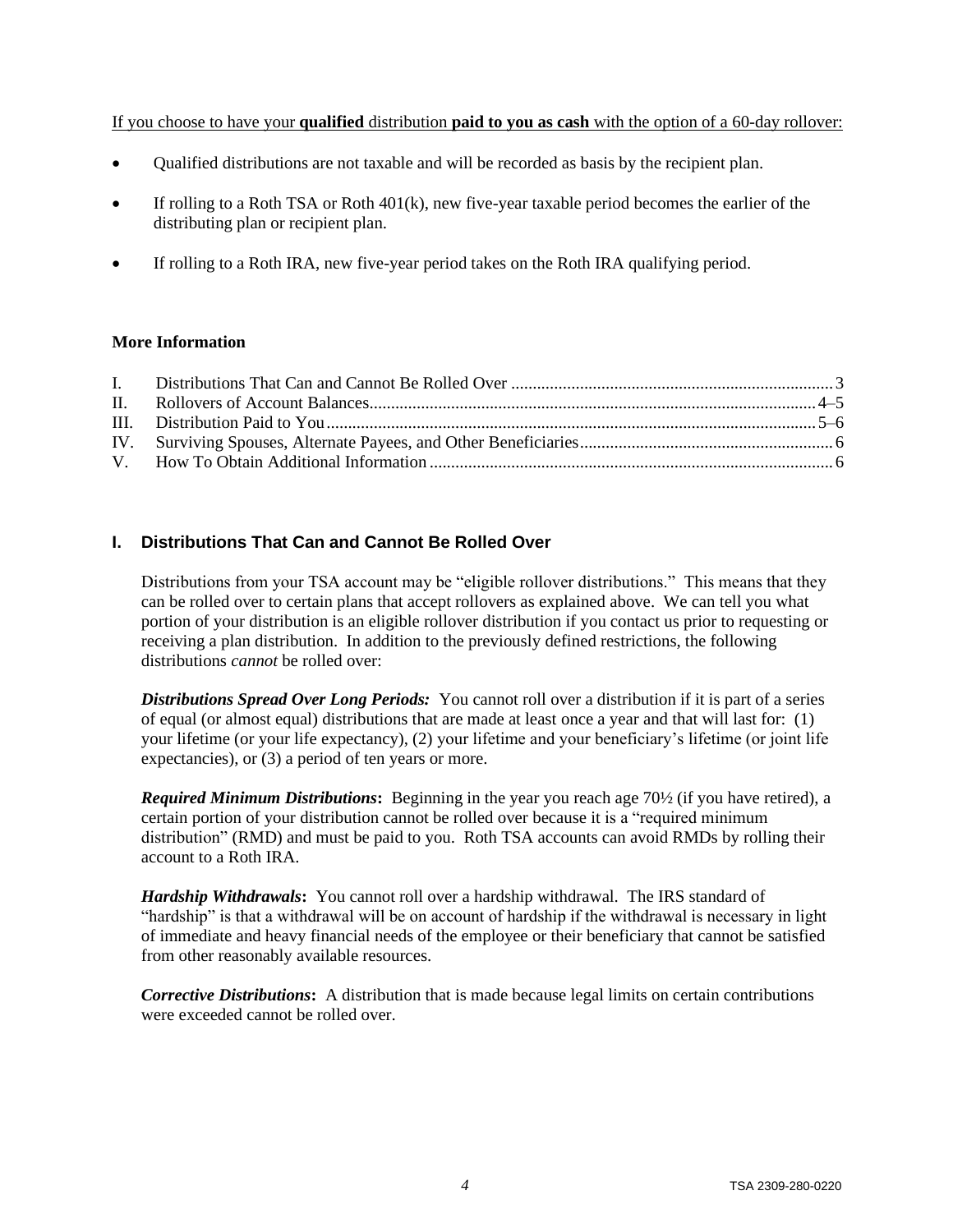## **II. Rollovers of Account Balances**

#### **Direct Rollover**

You can choose a direct rollover of all or any portion of your distribution that is an eligible rollover distribution as previously described. In a direct rollover, the eligible rollover distribution is paid directly from your TSA account to the appropriate type of IRA—Roth or traditional—or an employer plan that accepts rollovers. If the employer plan accepts your rollover, the plan may provide restrictions on circumstances under which you may later receive a distribution of the rollover amount. If you choose a direct rollover, you are not taxed on the distribution. Subsequent before-tax distributions, and the earnings portion of any nonqualified Roth distribution, taken later from the IRA or the employer's plan may be subject to tax. The tax treatment of any payment from a Roth or a traditional IRA or another eligible employer plan receiving your direct rollover might be different than if you received your benefit in a taxable distribution directly from your TSA.

*Direct Rollover to an IRA*: If eligible, you can open the appropriate type of IRA—Roth or traditional—to receive the direct rollover. If you choose to have your distribution paid directly to an IRA (Roth or traditional), contact an IRA sponsor (usually a financial institution) to find out how to have your distribution made in a direct rollover to an IRA at that institution. If you are unsure of how to invest your money, you can temporarily establish an IRA to receive the distribution. However, in choosing an IRA, you may wish to consider whether the IRA you choose will allow you to move all or a part of your distribution to another IRA at a later date without penalties or other limitations. See IRS Publication 590, *Individual Retirement Arrangements*, for more information on IRAs (including limits on how often you can roll over between IRAs).

*Direct Rollover to a Plan:* If you are employed by a new employer that has a plan and you want a direct rollover to that plan, ask the administrator of that plan whether it will accept your rollover. If your new plan does not accept a rollover, you can choose a direct rollover to the appropriate type of IRA—Roth or traditional.

Roth TSA distributions rolled over into another Roth TSA or Roth 401(k) account can be accomplished through a direct rollover of the entire distribution (a 60-day rollover to another Roth TSA or Roth 401(k) account is not available for nonqualified tax-free amounts). If the amount rolled over is a qualified distribution, the entire amount of the rollover is allocated to the investment in the contract (basis). As a result, any subsequent distribution would be tax-free. Before-tax TSA amounts may also be rolled over to the various retirement plans explained on page 1.

*Direct Rollover of a Series of Distributions:* If you receive eligible rollover distributions that are paid in a series for less than 10 years, your choice to make or not make a direct rollover for a distribution will apply to all later distributions in a series until you change your election. You are free to change your election for any later distributions in the series.

## **III. Distribution Paid to You**

If you have a distribution paid to you, the taxable portion is subject to 20% income tax withholding. Tax-deferred and the earnings portion of nonqualified distributions are taxed in the year you receive it unless, within 60 days, you roll it over to the appropriate type of IRA or another employer plan that accepts rollovers. If you do not roll it over, special tax rules may apply.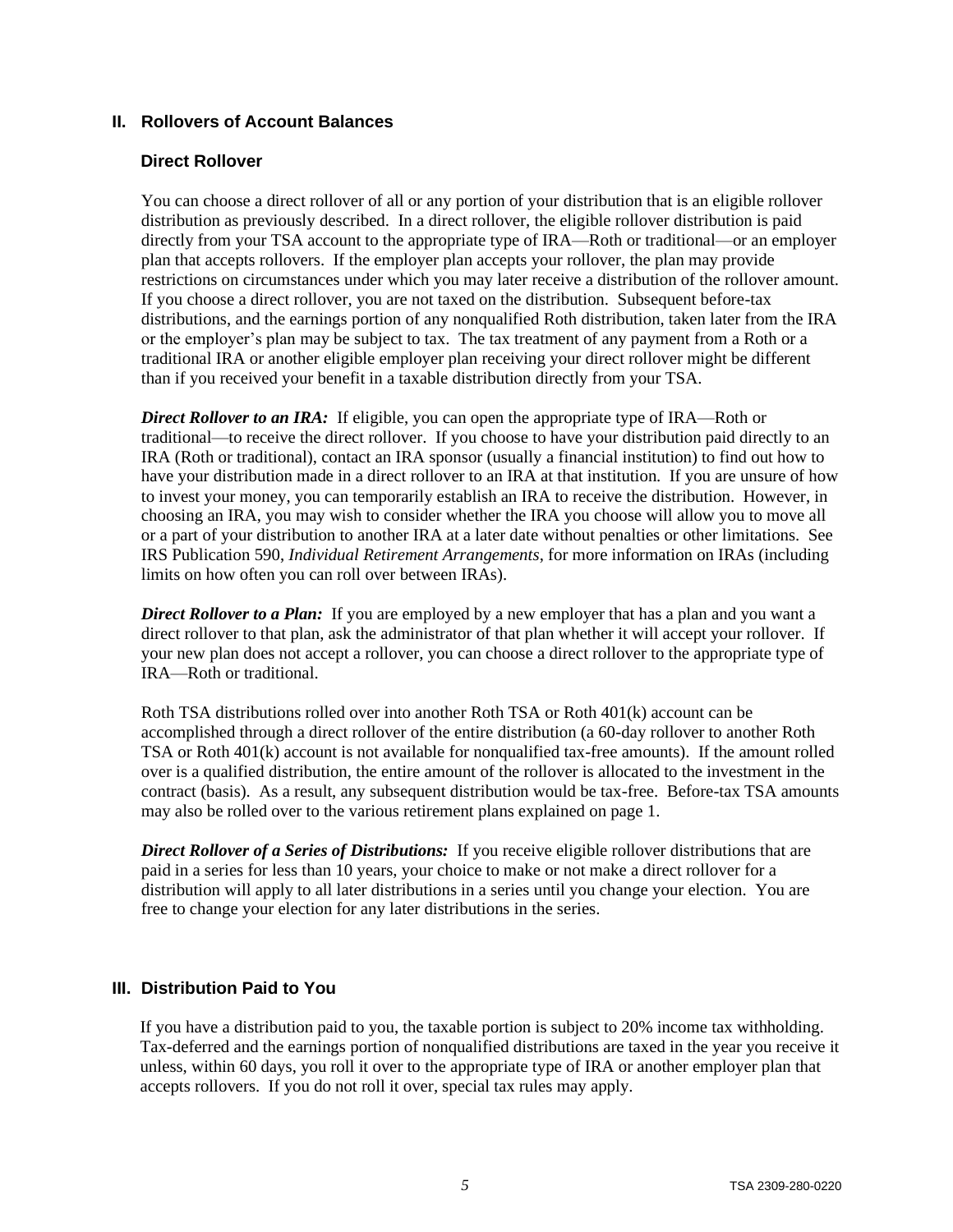## **Income Tax Withholding**

*Mandatory Withholding:* If any portion of the cash distribution to you is an eligible rollover distribution and you do not elect to make a direct rollover, we are required by law to withhold 20% of the taxable amount. This amount is sent to the IRS as federal income tax withholding. For example: if your eligible rollover distribution is \$10,000, (nonqualified Roth TSA amounts are assumed to have *earnings* of \$10,000 for purposes of this example) only \$8,000 will be paid to you because we must withhold \$2,000 as federal income tax. When you prepare your income tax return for the year, unless you make a rollover within 60 days, you will report the full \$10,000 as a distribution from your TSA account. You will report the \$2,000 as tax withheld, and it will be credited against any income tax you owe for the year. In a Roth TSA, only the earnings portion of a nonqualified distribution would be subject to 20% withholding. Qualified Roth TSA distributions are not subject to withholding.

*Voluntary Withholding:* If any portion of your distribution is not an eligible rollover distribution but is taxable, the mandatory withholding rules described above do not apply. In this case, you may elect not to have withholding apply to that portion. If you do nothing, 10% will be taken out of this portion of your payment for federal income tax withholding. To elect out of withholding, indicate such election on the relevant WEA Tax Sheltered Annuity Trust withdrawal form.

*Sixty-Day Rollover Option (Indirect Rollover):*If you have an eligible rollover distribution paid to you, you can still decide to roll over all or part of it to the appropriate IRA—Roth or traditional—or to another employer's plan that accepts rollovers. An *indirect* rollover of a nonqualified Roth TSA to another Roth TSA or a Roth 401(k) can only consist of taxable earnings. If you decide to roll over, *you must complete the rollover within 60 days after you receive the distribution*. The portion of your distribution that is rolled over will not be taxed until you take it out of the recipient plan, if taxes apply. If you roll over all or part of your Roth TSA to a Roth IRA, the portion rolled over, if nonqualified, is treated as consisting first of taxable income, and then investment. If qualified, it is considered basis.

You can roll over up to 100% of the eligible rollover distribution, including an amount equal to the federal tax that was withheld. If you choose to roll over 100%, you must find other money within the 60-day period to contribute to the recipient IRA or employer's plan to replace any amount of federal taxes withheld. If you choose to roll over only the amount you received, you may be taxed on the amount withheld.

*Example:* Your eligible rollover distribution is \$10,000, and you choose to have it paid to you. You will receive \$8,000, and \$2,000 will be sent to the IRS as income tax withholding (nonqualified Roth TSA amounts are assumed to have *earnings* of \$10,000 for purposes of this example). Within 60 days after receiving the \$8,000, you may roll over the entire \$10,000 to the appropriate type of plan indicated on page 1. To do this, you roll over the \$8,000 you received from your TSA account, and you will have to find \$2,000 from other sources (your savings, a loan, etc.). The entire \$10,000 is not taxed until you take it out of the recipient plan, if applicable. If, on the other hand, you roll over only \$8,000, the \$2,000 you did not roll over is taxed in the year it was withheld. Regardless of which of these two scenarios you choose, you will receive credit for the \$2,000 withheld when you file your income tax return. Qualified Roth TSA distributions are not taxable.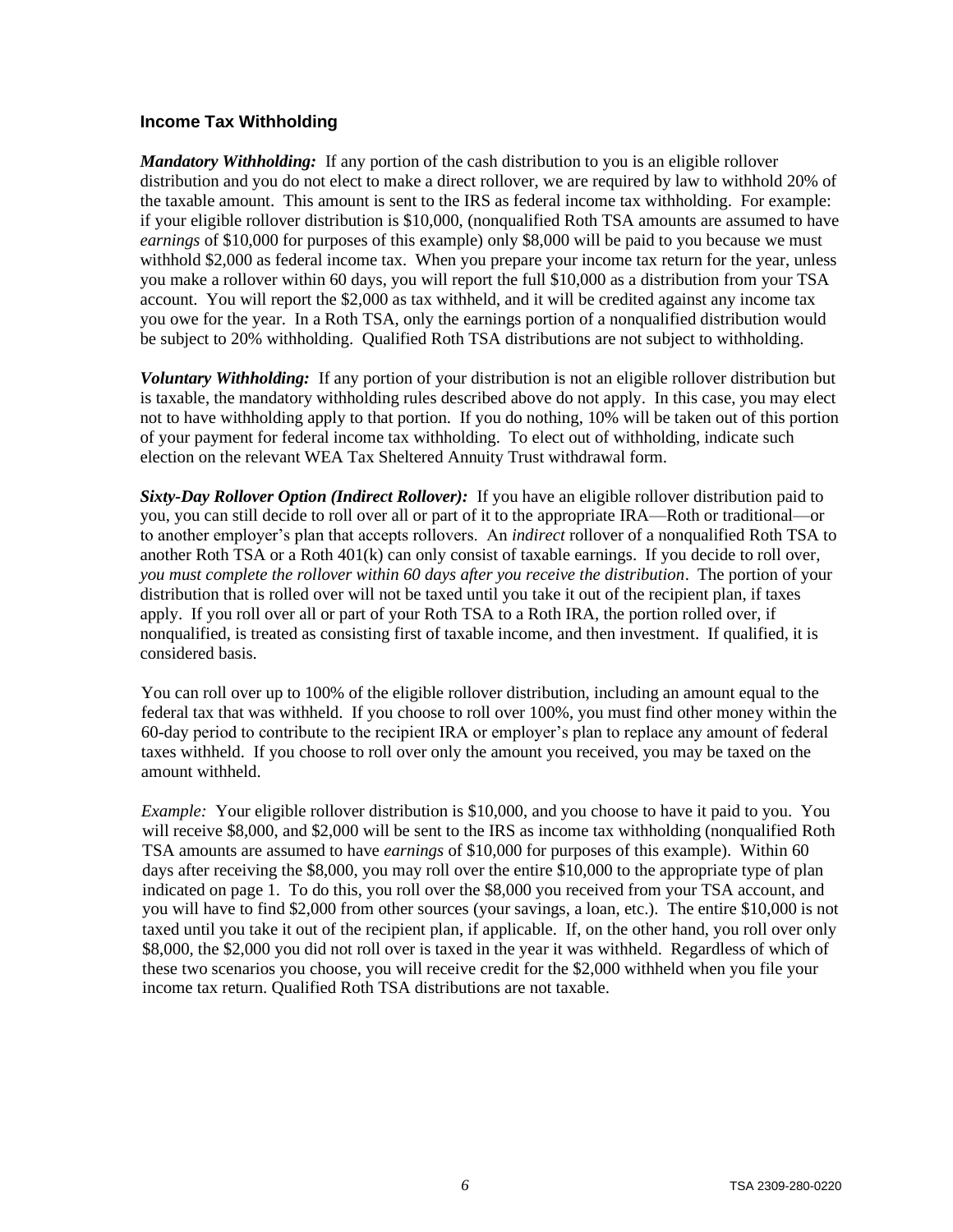*Additional Taxes if You Are Under Age 59½:* If you receive a distribution before you reach age 59½ and you do not roll it over, in addition to the applicable federal and state income tax, you may have to pay a federal penalty equal to 10% of the taxable amount. (Wisconsin residents may be subject to an additional 3.3% penalty). The additional penalties do not apply to your distribution if it is: (1) paid to you because you separate from service with your employer during or after the year you reach age 55 (not applicable to Roth TSAs), (2) a Roth TSA distribution that is qualified or the portion that consists of contributions, (3) paid because you retire due to total and permanent disability (Roth TSAs require accounts to have been held for five years), (4) paid to you as equal (or almost equal) distributions over your life or life expectancy (or your and your beneficiary's lives or life expectancies), (5) a payment that does not exceed the amount of your deductible medical expenses, (6) payments that are paid directly to the government to satisfy a federal tax levy, or (7) payments that are paid to an alternate payee under a qualified domestic relations order. See IRS Form 5329 for more information on the additional 10% federal penalty.

## **IV. Surviving Spouses, Alternate Payees, and Other Beneficiaries**

In general, most rules summarized above that apply to distributions to employees also apply to distributions to surviving spouses of employees, non-spousal beneficiaries, and to spouses or former spouses who are alternate payees. You are an alternate payee if your interest in a TSA account results from a qualified domestic relations order, which is an order issued by a court usually in connection with a divorce or legal separation. Some of the rules summarized above also apply to a deceased employee's beneficiary who is not their spouse. However, there are some exceptions for distributions to surviving spouses, alternate payees, and other beneficiaries that should be mentioned.

If you are a surviving spouse or alternate payee, you have the same choices as an employee. You may choose to have an eligible rollover distribution paid in a direct rollover to the appropriate IRA— Roth or Traditional, to another employer plan that accepts rollovers, or to you. If you have the distribution paid to you, you have the option to roll it over within 60 days—refer to Section III.

If you are a beneficiary other than the surviving spouse, you may roll over your inherited TSA account to an inherited IRA only. If you are an alternate payee, you cannot choose a direct rollover and you cannot rollover the distribution yourself. If you are a beneficiary other than a surviving spouse or an alternate payee, such as a child or domestic partner, you may choose to have a payment that can be rolled over, paid in a direct rollover to a Traditional IRA, or paid to you. You may not roll over the payment to yourself or to an eligible employer plan. The IRA accepting the transfer is treated like a non-spouse inherited IRA, under which benefits must be distributed in accordance with the applicable required minimum distribution rules. In general, distributions from the rollover IRA must either be paid to you in full within five years of the employee's death or must commence within twelve months of the employee's death over your life expectancy. The benefits cannot be rolled over again from the rollover IRA.

If you are a surviving spouse, an alternate payee, or another beneficiary of a before-tax TSA or qualified Roth TSA, the distribution paid to you is not subject to the additional 10% penalty described in Section III, even if you are younger than age 59½. If the distribution is rolled over to an IRA— Roth or Traditional—or another employer plan, the additional 10% penalty may apply. The 10% penalty may also apply to non-qualified distributions whether or not it is rolled over.